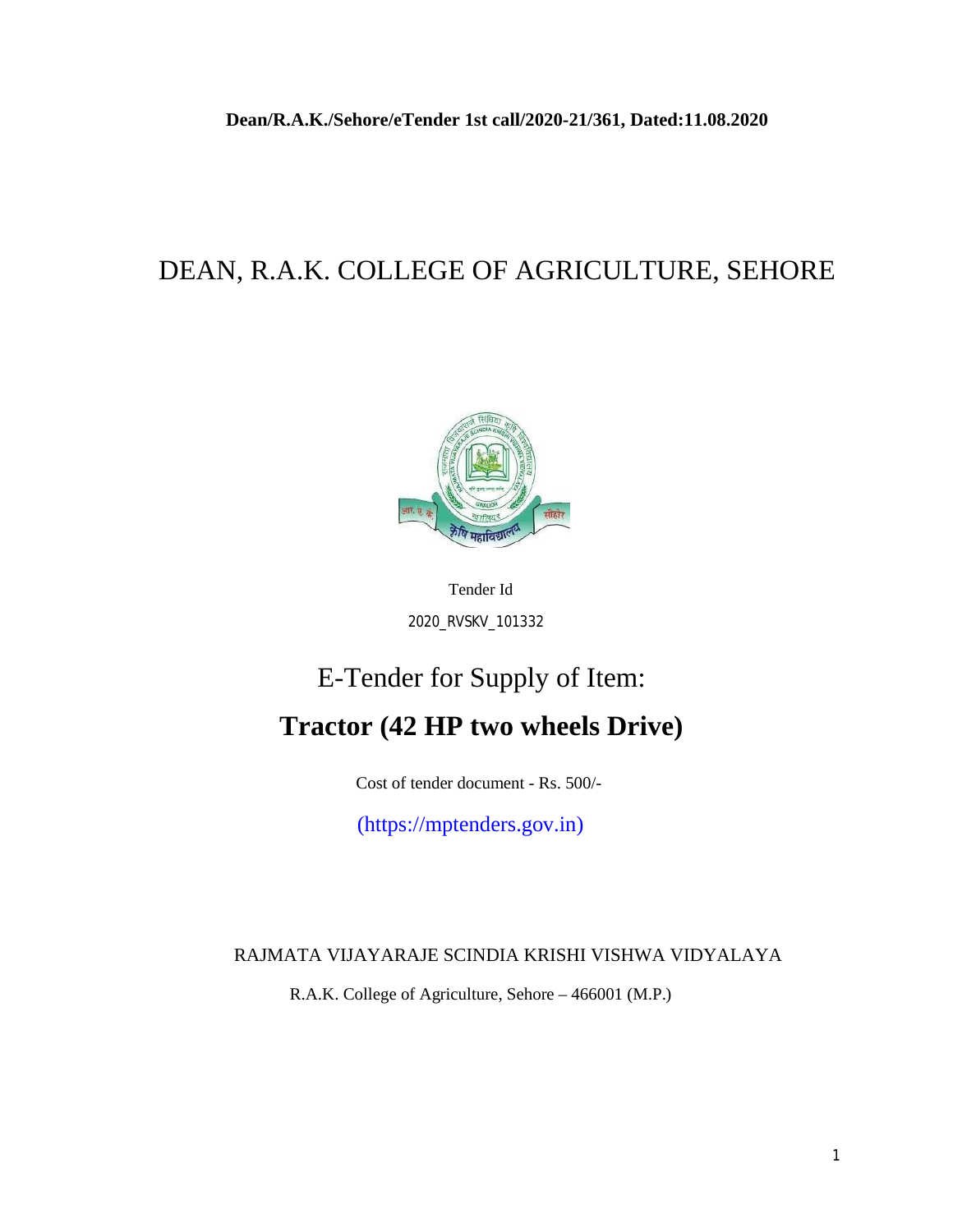#### RAJMATA VIJAYARAJE SCINDIA KRISHI VISHWA VIDYALAYA R.A.K. College of Agriculture, Sehore – 466001 (M.P.)

#### **Dean/R.A.K./Sehore/eTender 1st call/2020-21/361, Dated: 11.08.2020**

#### E- TENDER INVITING NOTICE (1<sup>st</sup> Call)

Tenders are invited from reputed firms/companies for purchase of **Tractor 42 HP two wheels Drive** at R.A.K. College of Agriculture, Sehore on or before **01.09.2020** latest by **1**:00 pm. For the details of items, tender form, terms & conditions and other information please visit website on mptenders.gov.in and University website www.rvskvv.net only.

DEAN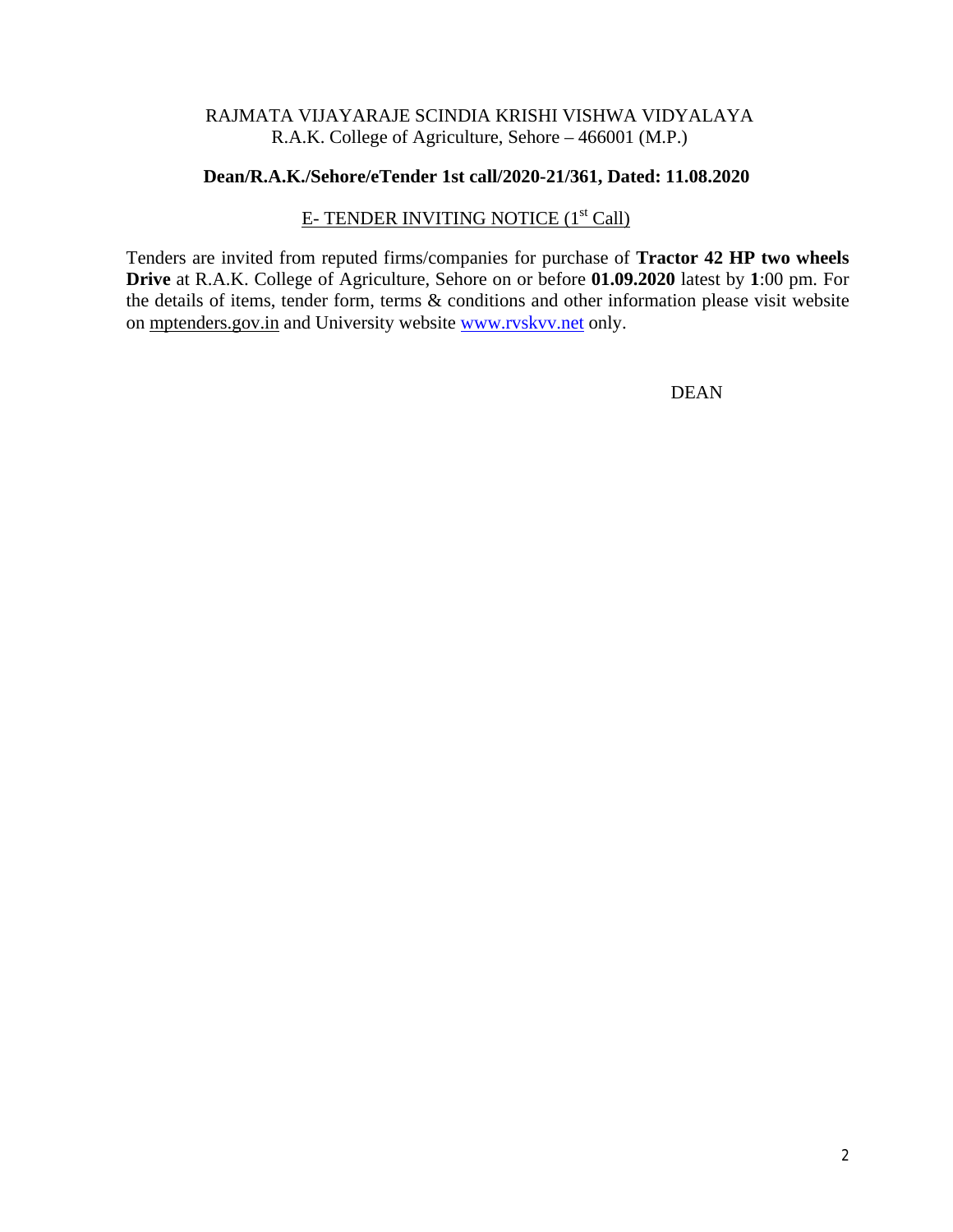#### RAJMATA VIJAYARAJE SCINDIA KRISHI VISHWA VIDYALAYA R.A.K. College of Agriculture, Sehore-466001 (M.P.)

#### **Dean/R.A.K./Sehore/eTender 1st call/2020-21/361, Dated: 11.08.2020**

#### E- TENDER INVITING NOTICE  $(1<sup>st</sup>$  Call)

Tenders are invited from reputed firms/companies for purchase of **Tractor 42 HP two wheels Drive** at R.A.K. College of Agriculture, Sehore on or before **01.09.2020** latest by **1**:00 pm. For the details of items, tender form, terms & conditions and other information please visit website on mptenders.gov.in and University website www.rvskvv.net only.

- 1. Tender documents can be purchased only online and downloaded from https:// www.mptenders.gov.in, by making online payment for the prescribed non-refundable tender fees. Only in case if the tender is dropped without opening, the tender fees shall be refunded after deduction of necessary portal charges. Manual purchase of tender is not allowed. The tender fee is inclusive of all applicable taxes.
- 2. The tenderer must have to submit EMD of particular item as given in tender form online on e-tender website www.mptenders.gov.in.
- 3. The relevant portion of tender which tenderers have to fill online would be available on above portal on date mentioned against each tender. The Bidders shall have to submit their Bids online and upload the relevant documents / forms as per time schedule (Key Dates).
- 4. The required documents sealed and signed on each page to be submitted (hard copy) in the **Technical Bid Envelope– "A".** The duly sealed envelope should superscribed "**TENDER FOR THE TRACTOR (NAME OF THE ITEM) DUE on 01.09.2020 by 1:0 PM FOR DEAN, R.A.K. College of Agriculture, Sehore–466001(M.P.)**
- 5. The corrigendum or addendum to the bidding documents, if any, as well as any change in due date(s) of opening of tender will be published on the website https:// www.mptenders.gov.in but will not be published in news paper. Hence participant bidders are advised to regularly visit the website until the bid opening. The Institution shall not be responsible in any way for any ignorance of the bidders about the corrigendum or addendum or change in the due  $date(s).$
- 6. Tenderer has to quote for all the components of a particular "Unit", part application for a particular component of unit shall not be entertained.
- 7. Only the manufacturer and their authorized dealer will submit the tender.
- 8. One person or firm shall not submit more than one tender for the same item.
- 9. Broad based specification of the system / equipment is given along with the tender form. The tenderer should take note of it and if there are additional specifications, which need attention, should be mentioned in the specification.
- 10. The tender offer should have validity for the period up to  $31<sup>st</sup>$  March 2021.
- *11. The rates quoted should be inclusive of taxes, F.O.R. R.A.K. College of Agriculture, Sehore-466001 (M.P.), inclusive of packing & forwarding, loading, unloading and handling charges, installation at site, freight, insurance, full risk coverage, registration of RTO, Insurance and other documents, etc.*
- 12. Breakup of the prices for the main item and its accessories should be given separately. The tenderer should also specify the probable period of delivery of the equipment.
- 13. The Dean, R.A.K. College of Agriculture, Sehore reserves the right to extend the due date and the date of opening of the tender.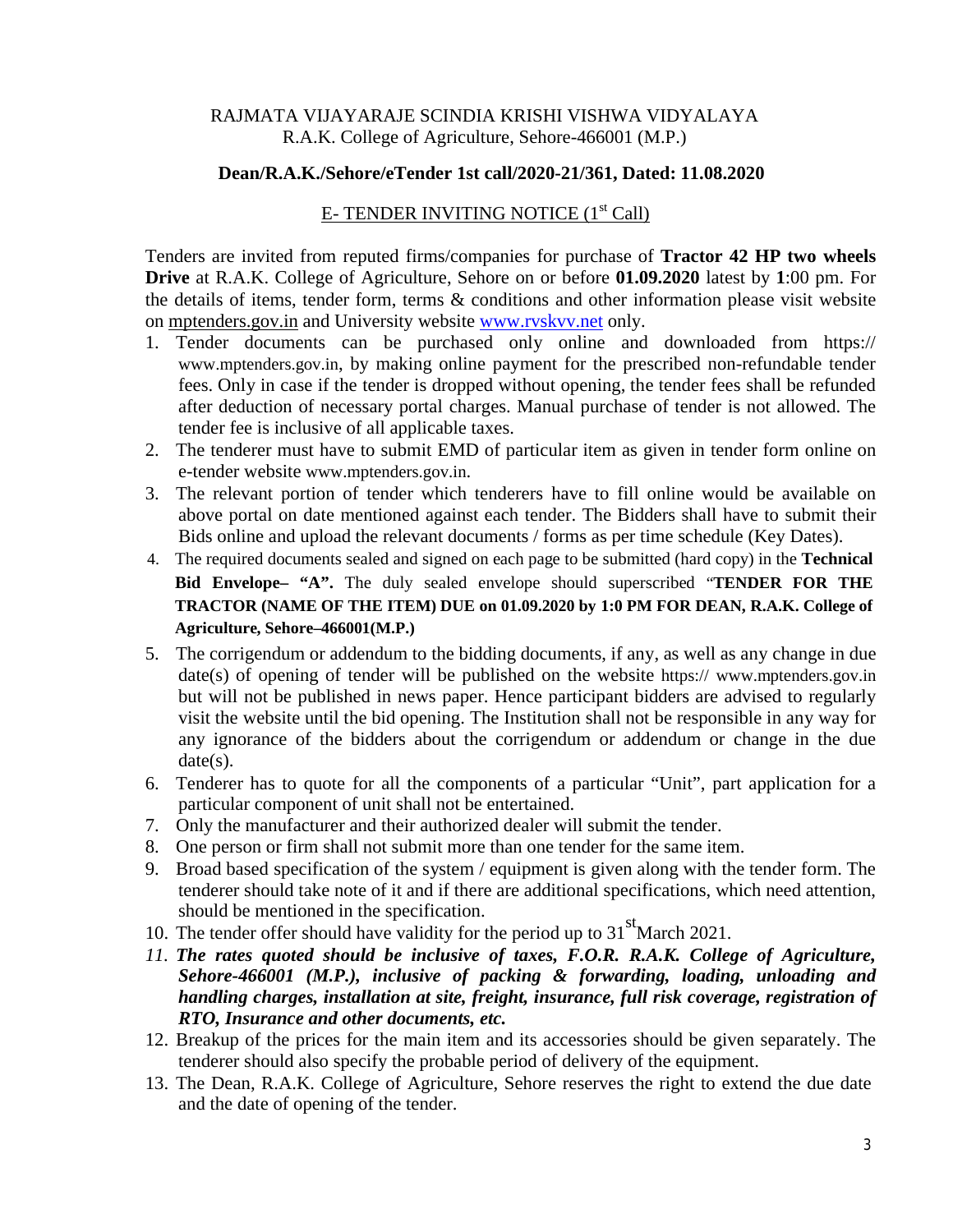- 14. The tenderer will arrange to supply the equipment as per the specifications within 30 days.
- 15. Specified period of delivery from the date of issue of order failing which the order will be treated as cancelled.
- 16. The standard terms and conditions of payment acceptable or payment in full will be made after the contract is effective in full and to the satisfaction of the authority. The payment will be released to the firm supplying the equipment only on successful installation.
- 17. Any deviation, variation or non-compliance by the tenderer shall be considered as breach of contract and the undersigned reserves the right to forfeit the amount of the EMD in part or full and to take action as per legal arrangement.
- 18. The Dean, R.A.K. College of Agriculture, Sehore, reserves the right to accept or reject any or all the tenders without assigning any reason there to and to split of the tender as deemed fit.
- 19. Should there arise any dispute, the H'ble Vice Chancellor, RVSKVV, Gwalior shall be the sole Arbitrator whose decision in the matter shall be final and binding.
- 20. The tenderer shall have to give an undertaking that the terms and conditions as mentioned above are acceptable to the tenderer by providing a signed and dully stamped copy of the terms and conditions.
- 21. Installation & essential training for operation of instrument will be duty of the tenderer.
- 22. Only reputed manufactures and authorized dealers having following documents to quote (copies to be enclosed).
	- a. Only original technical literature should be enclosed with tender form.
	- b. Registration with GST/SGST department.
	- c. Income Tax/VAT clearance for the last two years.
	- d. GST Number Certificate.
	- e. Supplier should have average annual turnover of Rs. 50 lakhs for last 2 years.

Dean R.A.K. College of Agriculture, Sehore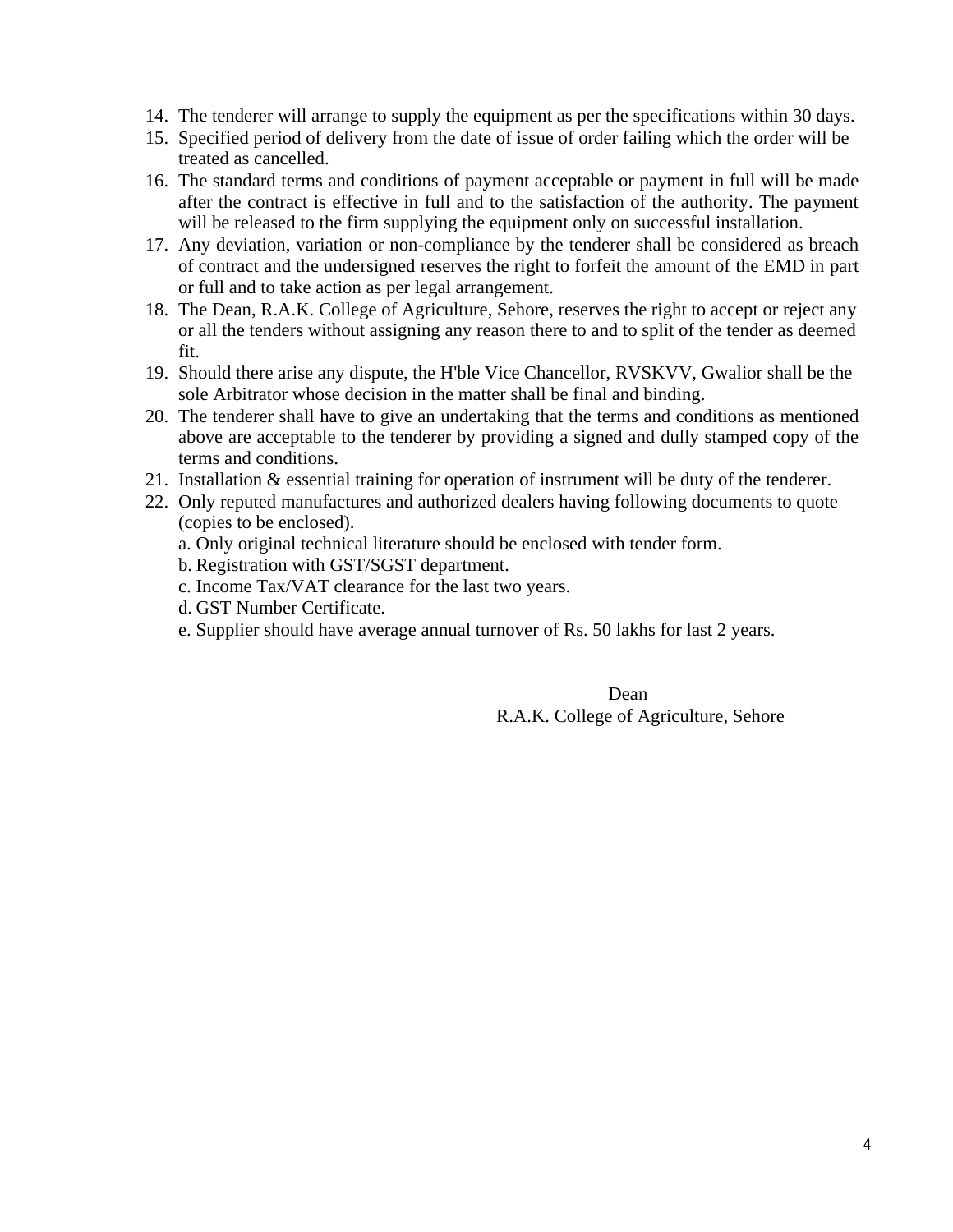## **Key Dates:**

|                                                             | Dean/R.A.K./Sehore/eTender 1st call/2020-21/361, |  |  |
|-------------------------------------------------------------|--------------------------------------------------|--|--|
| Tender No.                                                  | Dated:11.08.2020                                 |  |  |
| Document Download Start Date   11.08.2020 16.00 PM on wards |                                                  |  |  |
|                                                             |                                                  |  |  |
| <b>Bid submission Start Date</b>                            | 11.08.2020 17.00 PM on wards                     |  |  |
|                                                             |                                                  |  |  |
| Bid submission closing Date                                 | 01.09.2020 13.00 PM                              |  |  |
|                                                             |                                                  |  |  |
| <b>Technical Bid Opening Date</b>                           | 02.09.2020 13.00 PM                              |  |  |
|                                                             |                                                  |  |  |
| <b>Financial Bid Opening Date</b>                           | After approval of technical bid                  |  |  |

Dean R.A.K. College of Agriculture, Sehore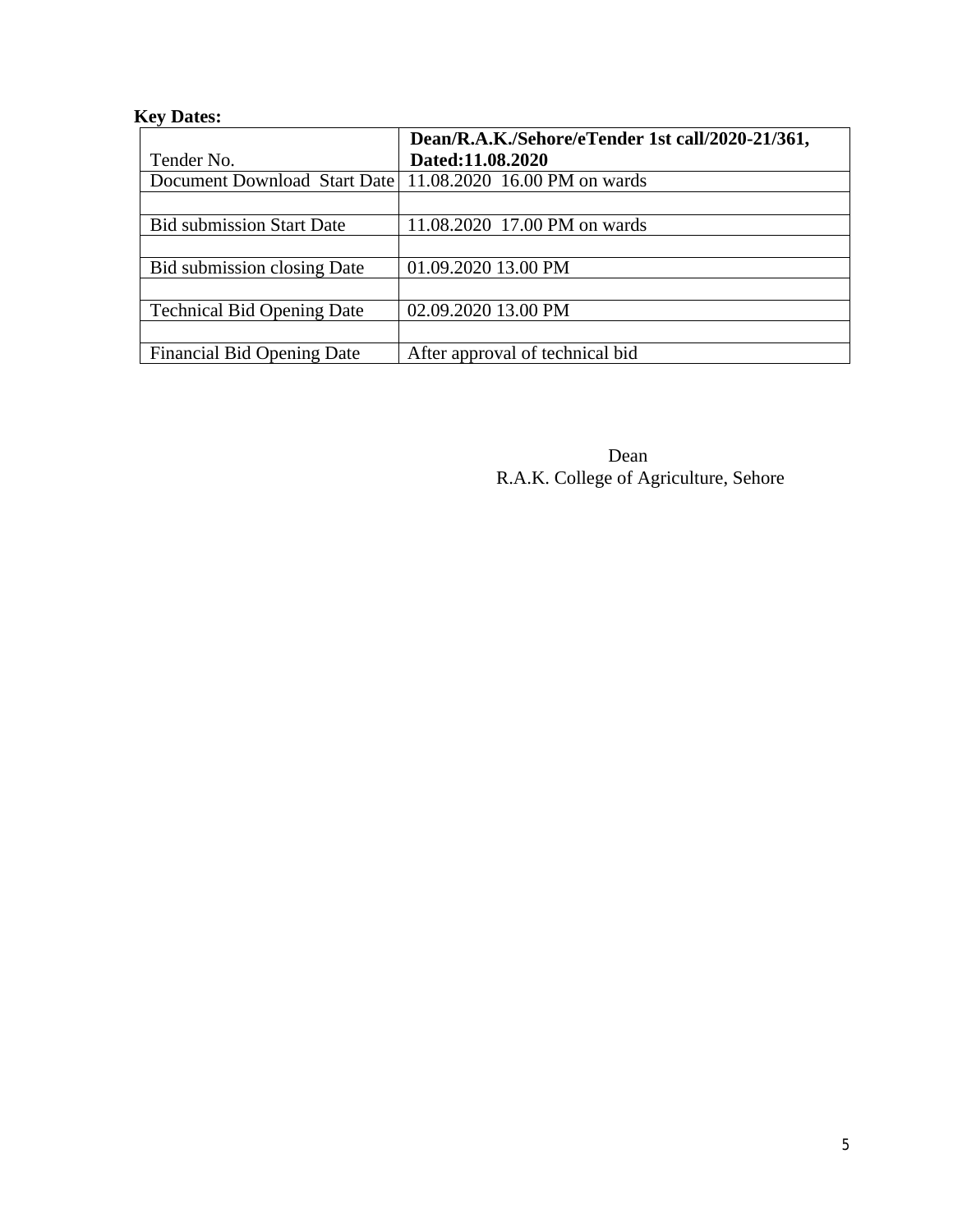#### **Tender Form**

- 1. Name of item: **Tractor 42 HP two wheels Drive**
- 2. Tender documents can be purchased (Fees Rs 500/-) only online through https:// *mptenders.gov.in* by making online payment. The last date of purchase of tender document is as mentioned in the key dates.
- 3. Earnest money (Rs. 15000/-) can be deposited only online through https://*mptenders.gov.in* by making online payment. The last date of submission bid as mentioned in the key dates.

4. **Technical specifications**: **Tractor 42 HP two wheels Drive**

| <b>Tractor</b><br>with complete | <b>Particulars</b>                  | <b>Technical Specification</b>                                                     |  |  |  |
|---------------------------------|-------------------------------------|------------------------------------------------------------------------------------|--|--|--|
| accessories                     | Engine HP Range                     | 42 @ 2000 ERPM                                                                     |  |  |  |
|                                 | Cylinders                           | $3 - 4$                                                                            |  |  |  |
|                                 | Cubic Capacity                      | 2500 cc                                                                            |  |  |  |
|                                 | <b>Fuel Injection Pump</b>          | Inline                                                                             |  |  |  |
|                                 | Clutch Type                         | Dual                                                                               |  |  |  |
|                                 | <b>Transmission Type</b>            | Partial constant mesh                                                              |  |  |  |
|                                 | Turning radius                      | 3200 mm $-$ 3300 MM                                                                |  |  |  |
|                                 | <b>Brake Type</b>                   | Multi disc oil immersed brakes/ Disc Brake                                         |  |  |  |
|                                 | Steering Type                       | Power operated                                                                     |  |  |  |
|                                 | Rear Axle                           | Real Axle with planetary reduction System                                          |  |  |  |
|                                 | Type of Wheel drive                 | 2 Wheel Drive                                                                      |  |  |  |
|                                 | Number of Speeds                    | 8 Forward + 2 Reverse                                                              |  |  |  |
|                                 | <b>Tyre Dimensions</b>              | $6 \times 16$                                                                      |  |  |  |
|                                 |                                     | $13.6 \times 28$                                                                   |  |  |  |
|                                 | PTO Type                            | Six splined shaft                                                                  |  |  |  |
|                                 | PTO Speed                           | 540 RPM @ rated ERPM                                                               |  |  |  |
|                                 | Hydraulics Lifting Capacity         | Min. 1700 kgf                                                                      |  |  |  |
|                                 | Three-point Linkage and<br>Controls | Draft, position and response control.                                              |  |  |  |
|                                 | <b>Total Weight</b>                 | 1800-2000 kg                                                                       |  |  |  |
|                                 | Fuel Tank Capacity,                 | $45 - 55$ L                                                                        |  |  |  |
|                                 | Overall Length                      | 3300-3500 mm                                                                       |  |  |  |
|                                 | <b>Overall Width</b>                | 1600-1700 mm                                                                       |  |  |  |
|                                 | Overall Height                      | 2100-2300 mm                                                                       |  |  |  |
|                                 | Wheelbase                           | 1700-1900                                                                          |  |  |  |
|                                 | Ground clearance                    | Min 345 mm                                                                         |  |  |  |
|                                 | Warranty with Tractor Purchase      | 2 years minimum                                                                    |  |  |  |
|                                 | Features                            | Side shift with push pedal, planetary reduction                                    |  |  |  |
|                                 |                                     | System in rear Axle.                                                               |  |  |  |
|                                 | Vehicle Emission Compliance         | Bharat (TREM IIIA) Stage-IV                                                        |  |  |  |
|                                 |                                     | Certificate of testing By-Preferably by Govt. of India<br>affiliated organization. |  |  |  |
|                                 | Color                               | Any One                                                                            |  |  |  |
|                                 | Engine cooling                      | Water-cooled                                                                       |  |  |  |

- 5. a. Whether you are Contractor/Main distributor/dealer/authorized agency of company or manufacturer:
	- b. Certificate of above.................................................. Encl.No.
	- c. Your annual turnover .................................................lakh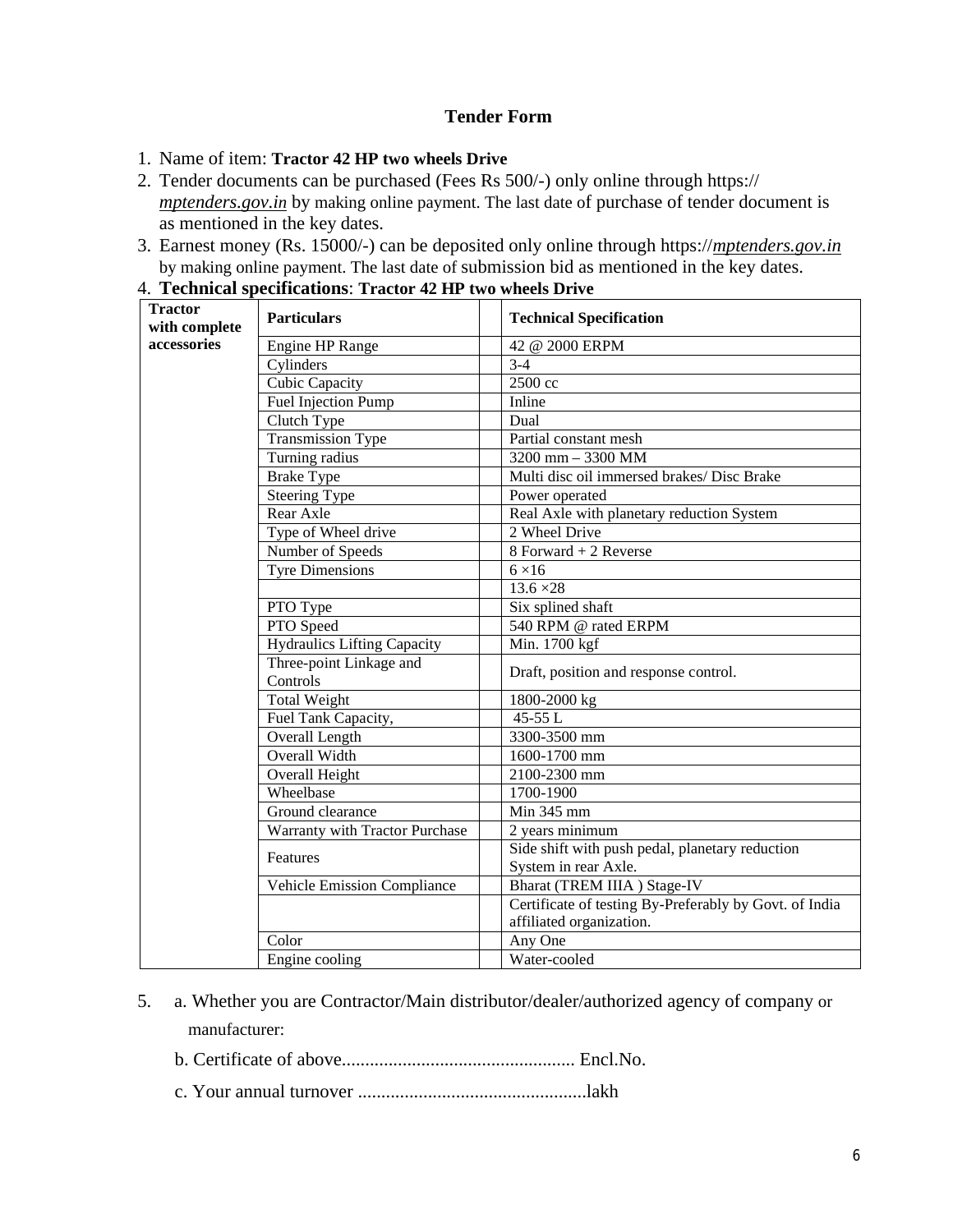| 8. | Experience/appreciation/ performance certificate from institute / concern of repute for<br>quoted item: |
|----|---------------------------------------------------------------------------------------------------------|
|    | 9. Whether the item is free of taxes/ duties. If yes, enclose the                                       |
|    |                                                                                                         |
|    | 10. Guarantee/ warranty (minimum of Two year)                                                           |
|    | 11. After sale service (for repair at site/at shop/spare parts availability)                            |
|    | 12. Registration of RTO charges include in price bid.                                                   |
|    | 13. Insurance Charges include in price bid.                                                             |

#### **Declaration by the Bidder**

It is hereby declared that the details given above are correct as pertaining to the quoted model, and all data and reports required for substantiation of technical claims have been submitted.

(Authorized Signatory)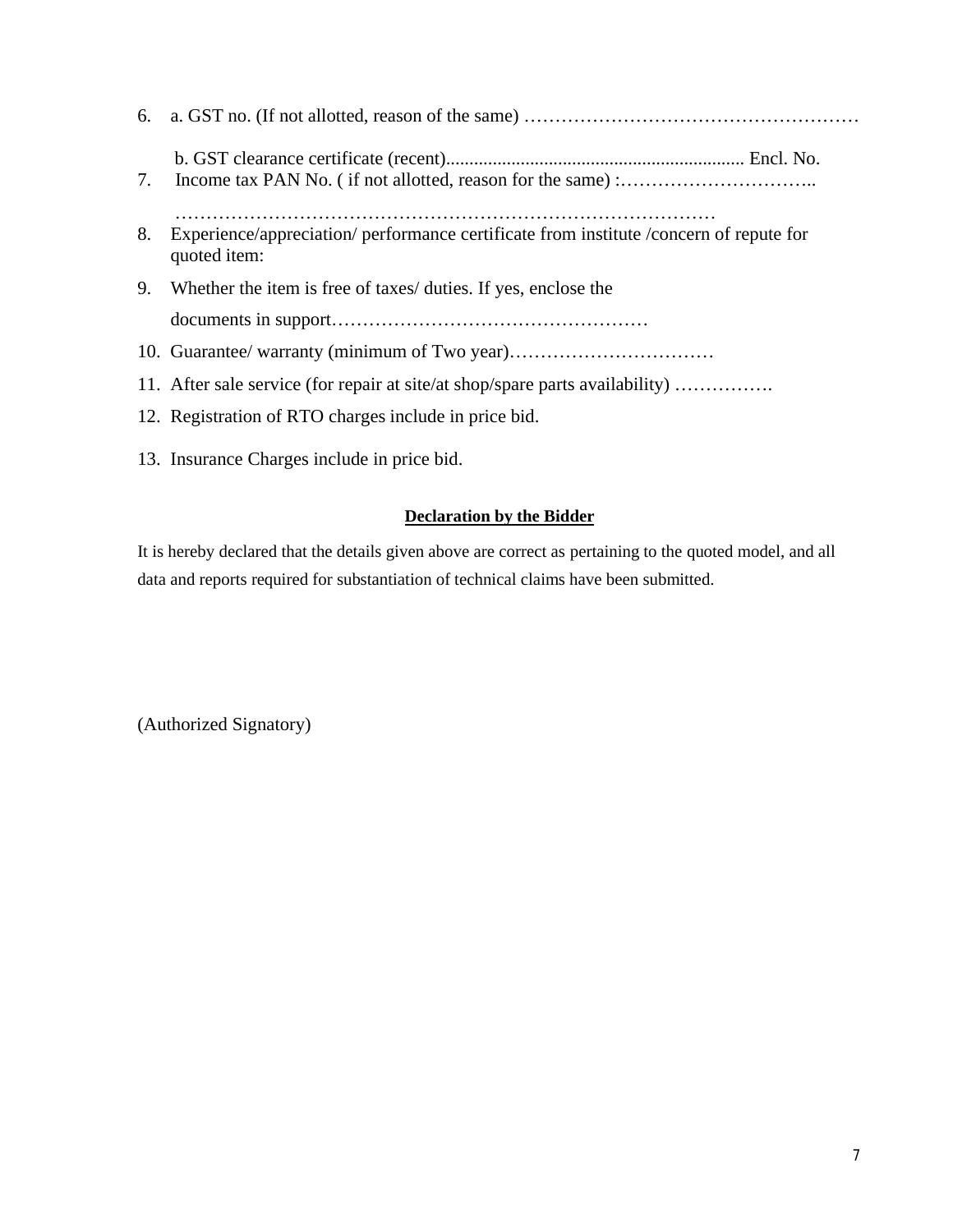## **R.A.K. College of Agriculture, Sehore–466001 (M.P.)**

#### **Dean/R.A.K./Sehore/eTender 1st call/2020-21/361, Dated:11.08.2020**

**Details of Manufacturer/ Bidder:**

| ī. | Name & full address of the<br><b>Manufacturer / Tenderer</b> |                    |  |
|----|--------------------------------------------------------------|--------------------|--|
| 2. | a) Telephone/ Mobile No.                                     |                    |  |
|    | b) Fax No.                                                   |                    |  |
|    | c) E-mail                                                    |                    |  |
| 3. | Location of the manufacturing factory                        | $\overline{\cdot}$ |  |
| 4. | Name & full address of the Bidder                            |                    |  |
|    | a) Telephone/ Mobile No.                                     |                    |  |
|    | b) Fax No.                                                   |                    |  |
|    | $c$ ] E-mail                                                 |                    |  |
| 5. | PAN No.                                                      |                    |  |
| 6. | <b>GSTIN No.</b>                                             |                    |  |
| 7. | <b>Bank Account Details</b>                                  |                    |  |
|    | <b>Bank Name</b>                                             |                    |  |
|    | <b>Bank Branch</b>                                           |                    |  |
|    | <b>Account Number</b><br><b>IFSC</b>                         |                    |  |
|    |                                                              |                    |  |

**Seal and Sign of Tenderer**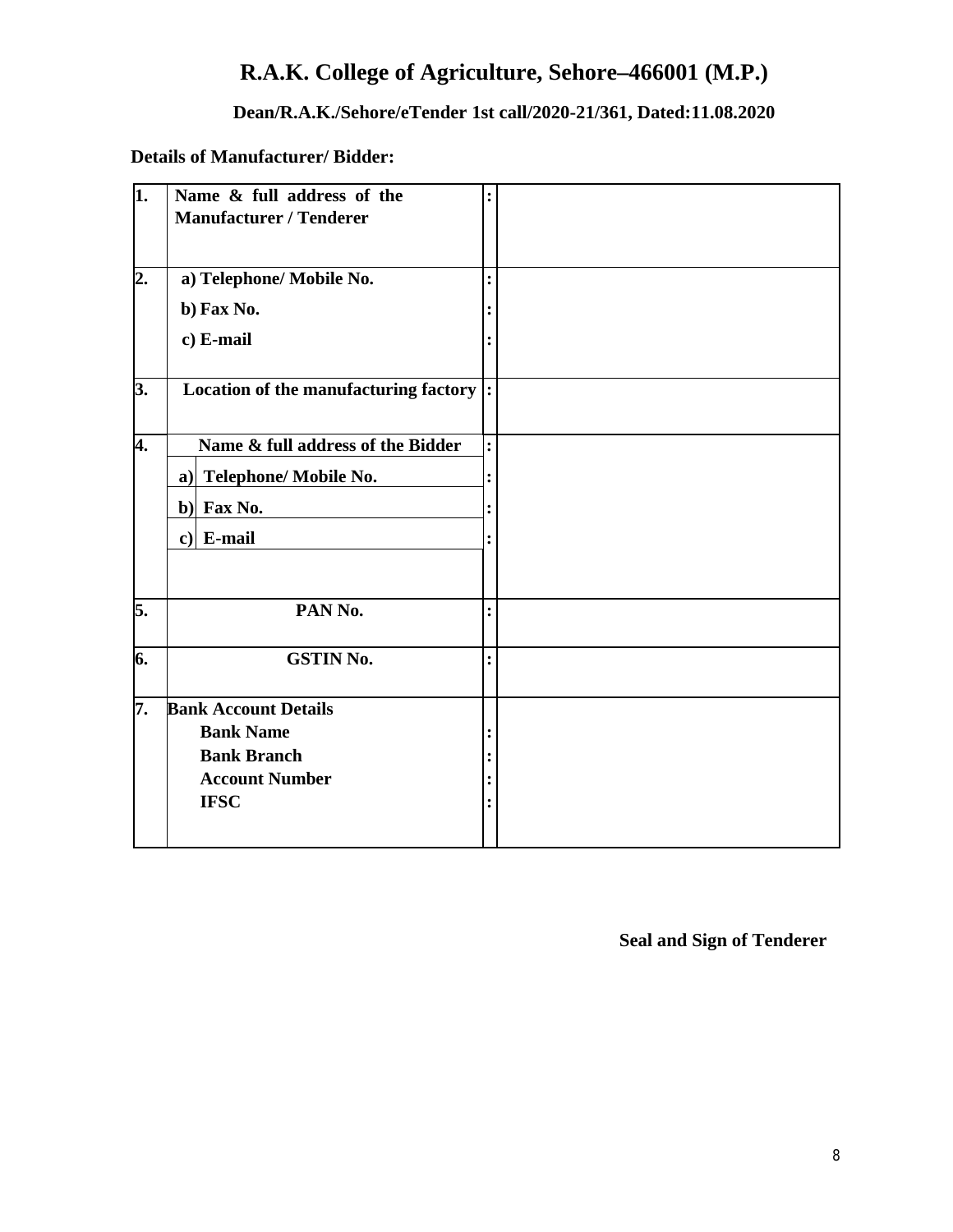### **R.A.K. College of Agriculture, Sehore–466001 (M.P.)**

**Dean/R.A.K./Sehore/eTender 1st call/2020-21/361, Dated:11.08.2020**

# **Price bid**

| S. |                                                                                             |          | <b>Basic</b><br>Cost<br>(Rs.) | <b>Taxes</b><br>(Rs.) | <b>RTO</b><br>Registration<br>& Insurance<br>charge (Rs.) | <b>Total</b><br>Cost<br>(Rs.) |
|----|---------------------------------------------------------------------------------------------|----------|-------------------------------|-----------------------|-----------------------------------------------------------|-------------------------------|
|    | No. Item                                                                                    | Quantity | н.                            | 2                     |                                                           | $(1+2+3)$                     |
| 11 | <b>Tractor 42 HP two wheels</b><br><b>Drive</b><br>(as per specification in tender<br>form) | 01       |                               |                       |                                                           |                               |
|    |                                                                                             |          |                               |                       |                                                           |                               |
|    |                                                                                             |          |                               |                       |                                                           |                               |
|    |                                                                                             |          |                               |                       |                                                           |                               |

#### **(To be submitted on-line only)**

#### **Declaration by the Bidder**

It is hereby declared that the details given above are correct as pertaining to the quoted model, and all data and reports required for substantiation of technical claims have been submitted.

#### SIGNATURE OF TENDERER

#### SEAL OF THE COMPANY

**NOTE:**

- 1. The documents required in NIT (original documents sealed and signed on each page) to be submitted (hard copy) in the **Technical Bid Envelope– "A"** at the address given below before last date as mentioned in bid. The duly sealed envelope should super scribed "**TENDER FOR THE TRACTOR (NAME OF THE ITEM) DUE on 01.09.2020 by 1:0 PM FOR DEAN, R.A.K. College of Agriculture, Sehore–466001(M.P.)**
- 2. **Price bid only submitted on line only.**